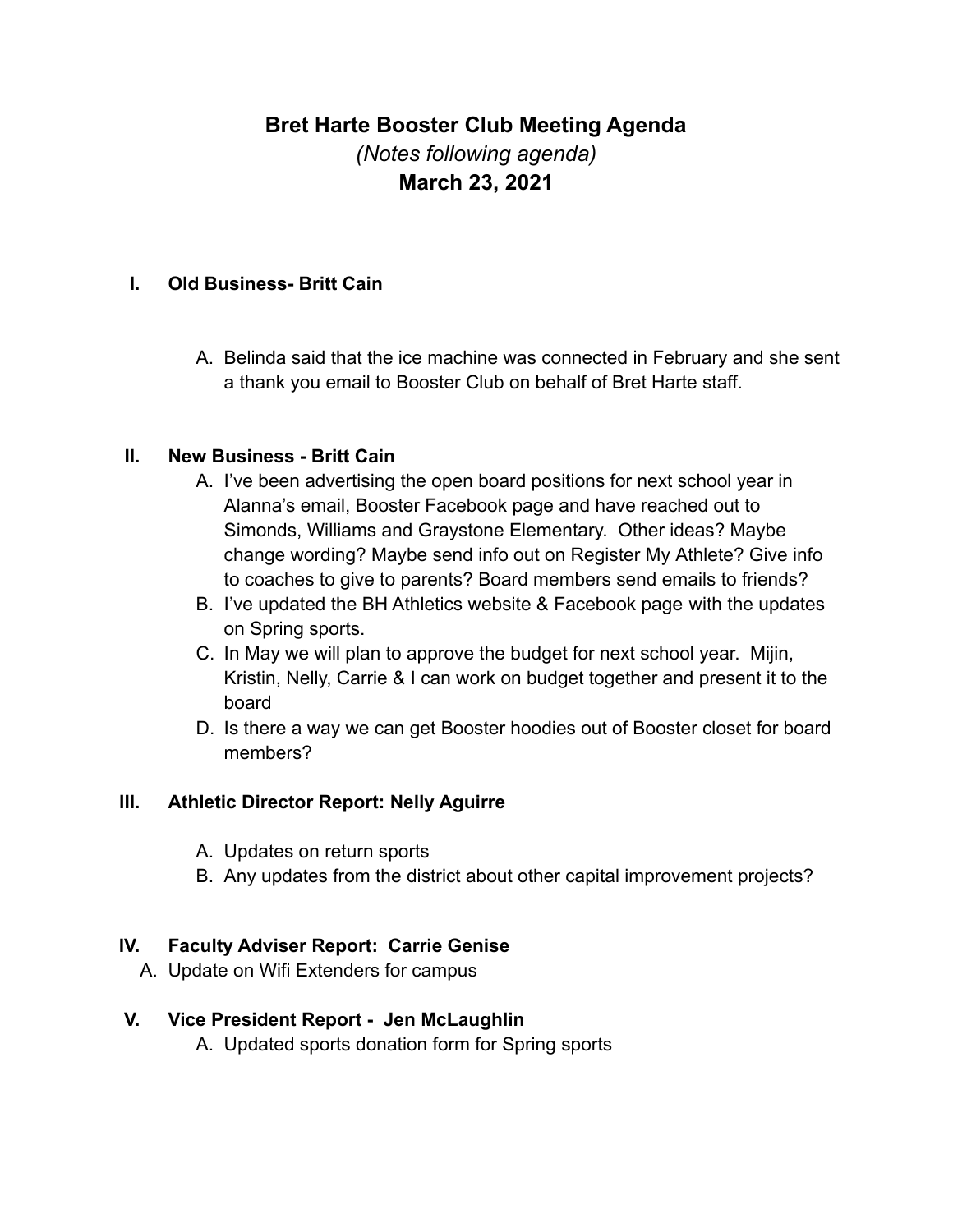# **VI. Treasurer Report- Mijin Ro**

Checking Balance as of 3/15/21 \$106,030.43

Savings acct \$1,642.49

Feb Income: \$500 Donation-City of SJ grant from J.Khamis office.

\$191 Fundraising-Webstore school logo items (6checks) \$4.72 Escrip

FebExpense:\$100 TE Equipmt. Punching bags @2

To process: Cardio Equipmt maintenance \$1000 Gym Precision CPR training for coaches @3 @\$80/coach WiFi Extenders and installation \$?

YTD income \$1,261.08

YTD expense \$9,134.58 (\$4785.07 carried over from previous school yr)

## **VII. Equipment Coordinator Report: Kristin O'Leary**

A. Update on ordering equipment for Spring sports - tennis balls and basketballs

### **VIII. Community Club Representatives Report: Thao Vu-Dring & Sarah Hamilton**

Sarah's questions:

[1] Do we have enough inventory of equipment needed for our spring sports and in-person PE? Should we be buying any items now?

[2] Should we go ahead and examine/improve the condition of the field (still riddled with squirrel holes?) and other areas which might be useful for after-school sports and in-person PE?

Update from BHCC meeting on 3/16:

[1] Principal Alanna's update:

- Sports: Already discussed.
- In-person instruction: 40% of families district-wide want to return their students to in-person learning, starting April 21st. The school is working on health and safety protocols for in-person instruction, and working on maintaining high-quality distance learning for the other 60% of families. Starting April 21st, campus will still be closed except for students attending classes in person. So no one will be allowed to drop by the office in person, without specific health screening and appointments -- until health conditions improve and restrictions are lifted further.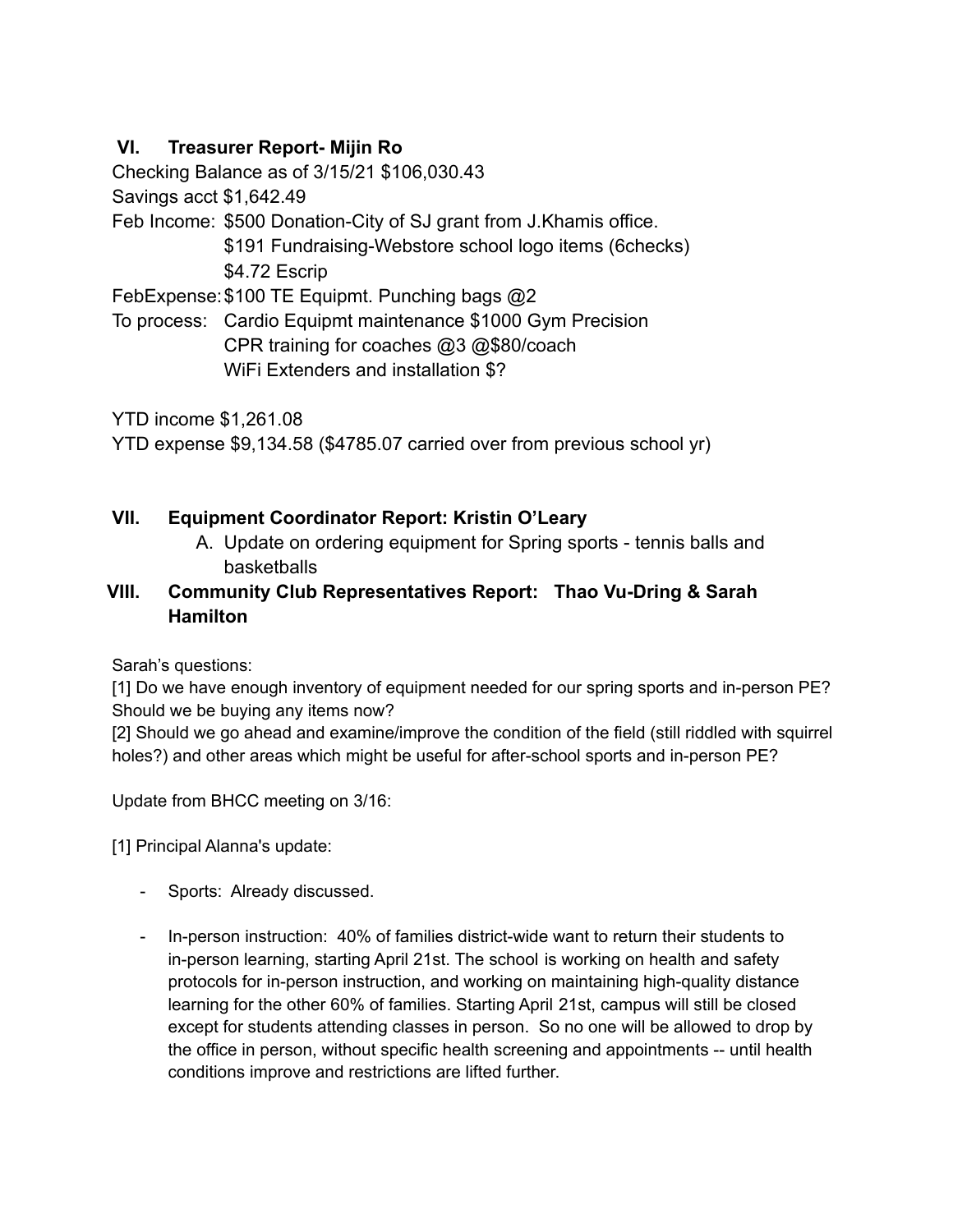- 8th grade promotion: Alanna and other middle school principals are waiting for district guidance, not expected until early May unfortunately. Cafeteria capacity is big enough for an 8th grade dance under normal circumstances, but not this year with physical distancing. Regular promotion gatherings are unlikely this year. Instead, BHCC will focus on a drive-through event (if allowed at the end of the school year) and publicity (some sort of flare or decoration on campus). This year, could we re-purpose last year's 2 banners? Who has them now?

[2] Upcoming Events:

- Career Day possibly May 19th or 20th
- Virtual science assembly during lunch, date TBD
- Hopefully 2 more staff appreciation lunches this year (the first one was recent and was greatly appreciated)

[3] Healthy Student Lunches: Stephen (BHCC) and Thao (Booster Club) will write up info and forward it to Alanna for the Leadership class to present to the student body.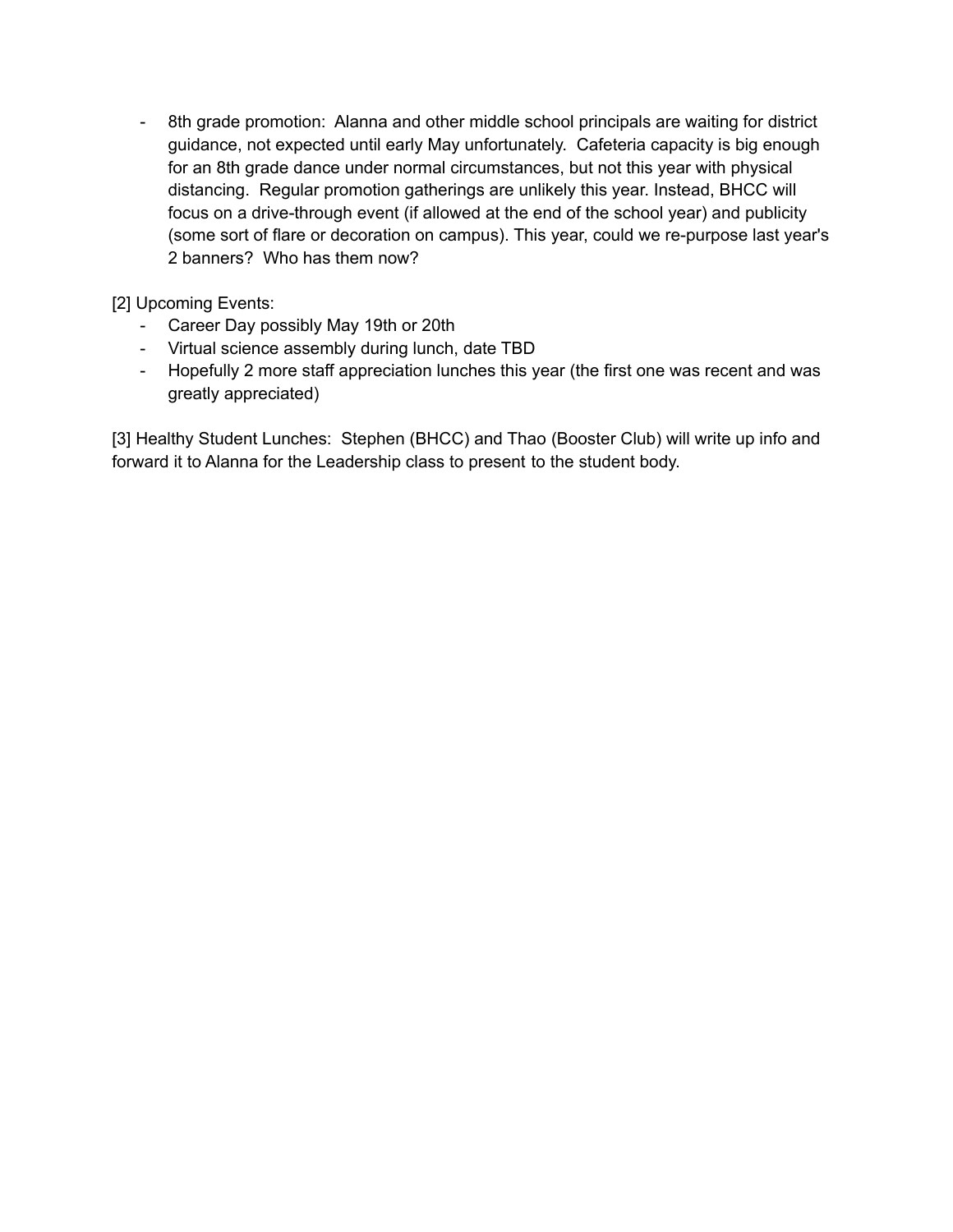# **Bret Harte Booster Club Meeting Notes March 23, 2021**

Attendees: Britt Cain, Nelly Aguirre, Thao Vu-Dring, Heather Smith, Jen McLaughlin, Carrie Genise, Kristin O'Leary

Meeting called to order at 7:06PM

No minutes to approve; previous months approved over email

## **I. Old Business- Britt Cain**

A. Belinda said that the ice machine was connected in February and she sent a thank you email to Booster Club on behalf of Bret Harte staff.

## **II. New Business**

- A. Britt has been advertising the open board positions for next school year in Alanna's email, Booster Facebook page and have reached out to Simonds, Williams and Graystone Elementary.
	- 1. Potentially change the wording to indicate that positions are needed to continue sports, etc. Put more urgency in message/outreach
	- 2. Can we send something out in register my athlete? Nelly believes it shouldn't be an issue. Britt to draft message and send to Nelly/Sylvia
	- 3. Any current board members should reach out to anyone they know that might be interested
	- 4. Include in any tours for incoming 6th graders/new students, although trying to avoid papers. Maybe poster at entrance as parents drop off students or in link with information on the email sent to students [dates pending approval from district - target first week of April]
	- 5. Want to be able to approve new board in May meeting
- B. Britt updated the BH Athletics website & Facebook page with the updates on Spring sports.
- C. In May we will plan to approve the budget for next school year. Mijin, Kristin, Nelly, Carrie & Britt will work on budget together and present it to the board
- D. Carrie can get the Booster hoodies out of Booster closet for board members; Will drop at Britt's house for distribution

## **III. Athletic Director Report: Nelly Aguirre**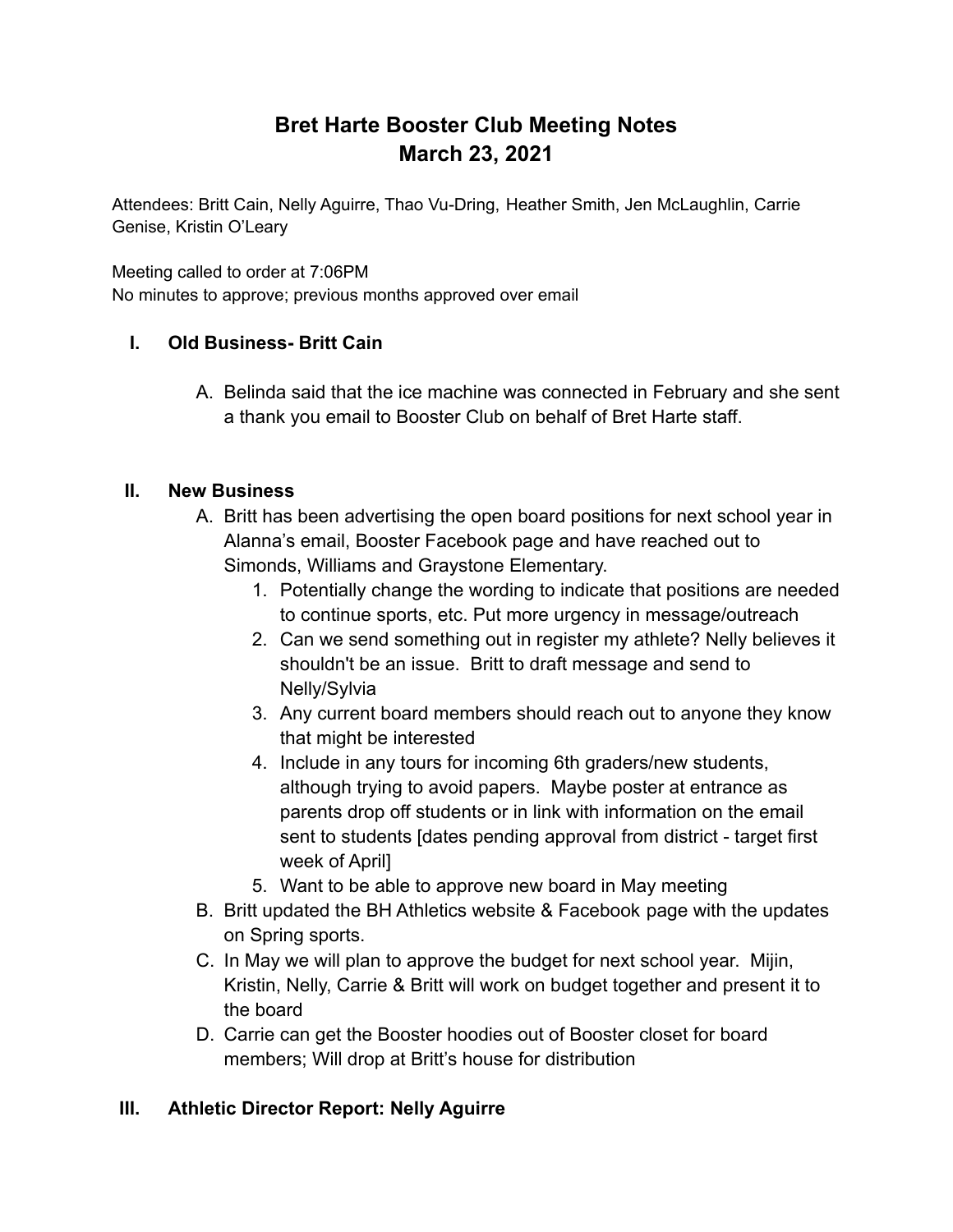- A. Updates on return sports
	- 1. Thank you to everyone for patience on decision to move forward with sports
	- 2. Last week met with interested coaches on guidelines, procedures, restrictions, etc
	- 3. Most of the coaches decided to move forward with participating
		- a) Coaches certifications are updated
			- (1) Only 2 needed the CPR training and need to submit receipts to Mijin for reimbursement
		- b) Coaching agreements updated and pending Alanna's approval (hoping by Friday)
		- c) Send blast message to students, but many need physical which can't be waived. Need physical by first day of practice
		- d) 4 sports moving forward: Team Handball (1 coach with 15 students), Track & Field (3 coaches with 15 kids each), Tennis (1 coach with 30 students in 2 groups), Basketball (2 coaches with 1 group of 15 kids)
		- e) All coaches have submitted plans on skills development and conditioning - coaches and plans will be shared with board
		- f) Coaches will need PPE (surgical masks) and sanitizer for the season - preferably by Friday
			- (1) Nelly checking if district approved sanitizer needs to be used (similar to PE)
			- (2) 6-7 coaches, depending on 3rd track coach
			- (3) Potential to purchase from Costco for bulk discount (Britt to check)
			- (4) Will check budget to see where money can come from
	- 4. Basketball coach requested to get outdoor basketball courts repaired from cracks and holes [not probable in this season but may be able to add to the list of future improvements]
	- 5. Some coaches holding tryouts and others are first come first served
	- 6. Students can only be in 1 cohort, including outside leagues
	- 7. Uniforms will not be distributed and students will not be allowed to change (must come to school in appropriate clothing for their sports)
- B. Capital improvement projects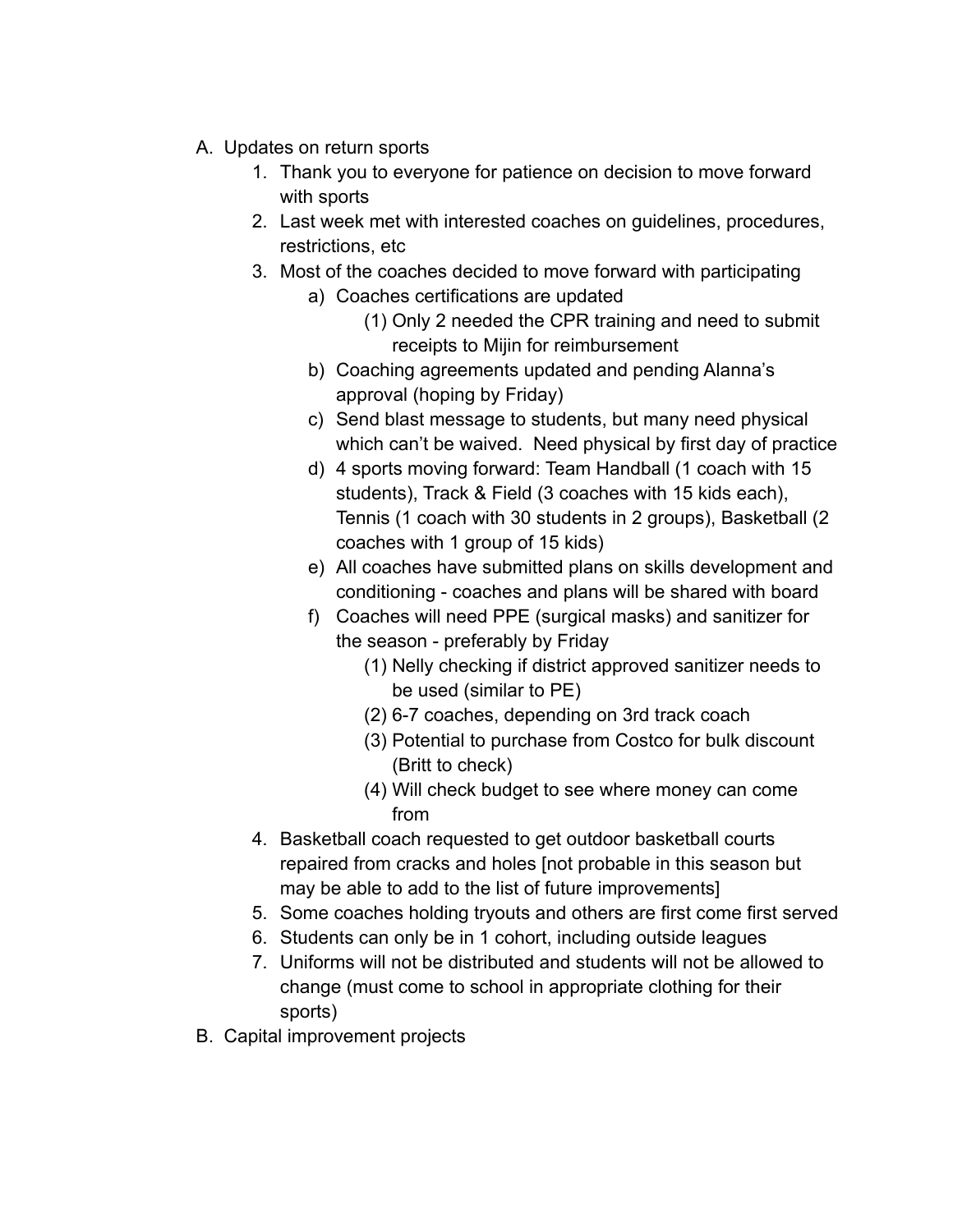- 1. Nelly had conversation with Alanna and she has asked us to narrow down the list of requests to prioritize the really important ones
	- a) (Priority 1) Tennis wind screens coach has been asking for these
	- b) (Priority 2) Track perimeter for PE and Track & Field
- 2. Maybe putting in some owl boxes (or other predators like snakes) would help with controlling the ground squirrel population (covering the holes isn't helping)
	- a) Heather to check with Boy Scouts to see if anyone might be interested in building owl boxes

# **IV. Faculty Adviser Report: Carrie Genise**

- A. Wifi Extenders for campus
	- 1. Alanna doesn't see wifi extenders happening until all secondary schools have it; Equitability issue
	- 2. Would like to see requests go through still need even outside of COVID
- B. Discussing options in PE allowed to team teach. Potential for 1 teacher to teach online and another to teach in person without adjusting student's schedules
- C. District resurfaces tennis courts, team handball courts, basketball courts in rotation basis and we have a ways to go before re-done. Estimate every 7 years to refinish.

# **V. Vice President Report - Jen McLaughlin**

- A. Updated sports donation form for Spring sports draft send out to board
	- 1. Arianna replied with adding context around "In a regular school year, 800 students….
	- 2. Couple coaches didn't want to ask for donations so wanted to ensure there is an option to not donate this year - option on form to not donate

# **VI. Treasurer Report- Mijin Ro**

Checking Balance as of 3/15/21 \$106,030.43 Savings acct \$1,642.49 Feb Income: \$500 Donation-City of SJ grant from J.Khamis office. \$191 Fundraising-Webstore school logo items (6checks) \$4.72 Escrip FebExpense:\$100 TE Equipmt. Punching bags @2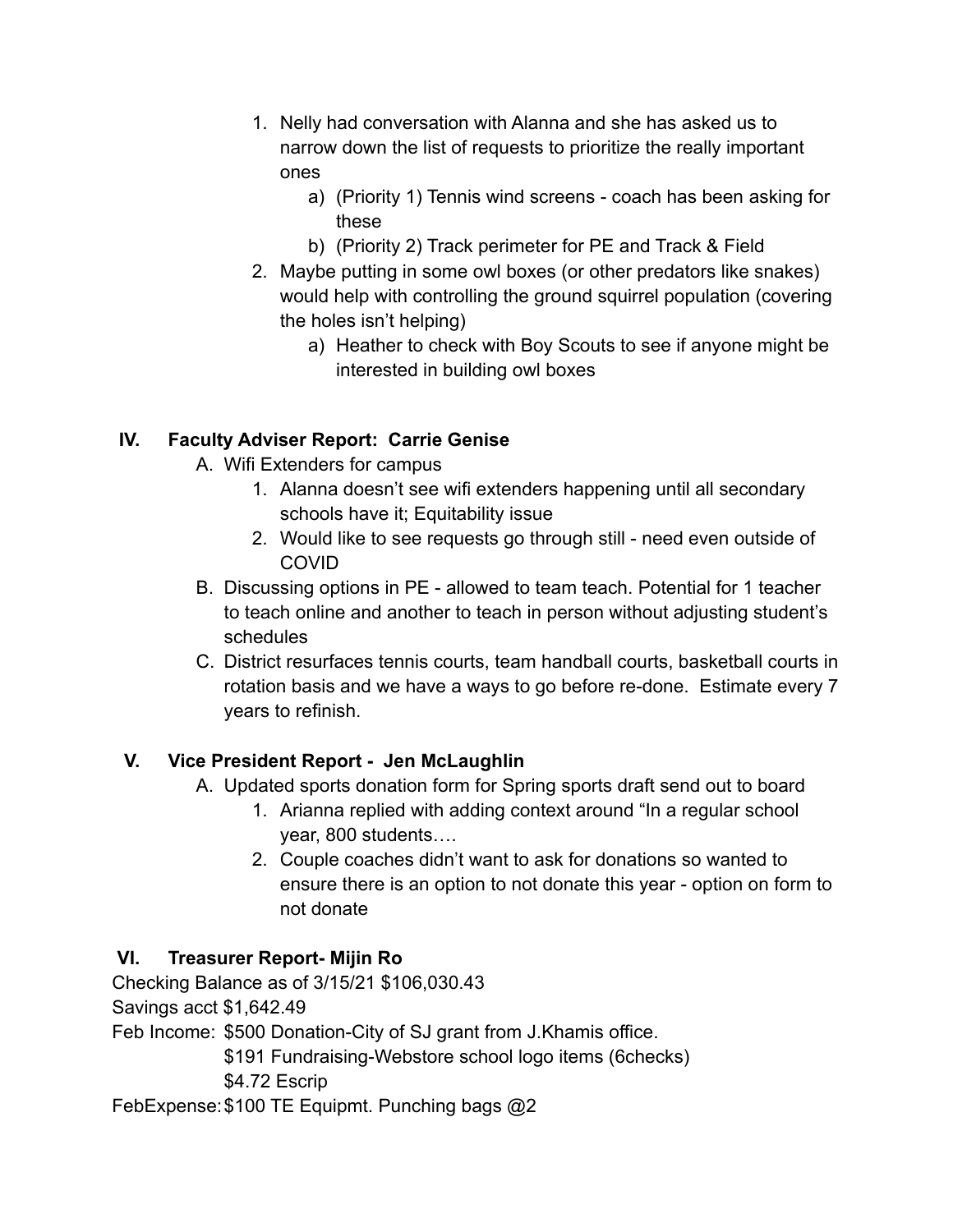To process: Cardio Equipmt maintenance \$1000 Gym Precision CPR training for coaches @3 @\$80/coach WiFi Extenders and installation \$?

YTD income \$1,261.08

YTD expense \$9,134.58 (\$4785.07 carried over from previous school yr)

### **VII. Equipment Coordinator Report: Kristin O'Leary**

- A. Ordered tennis balls and basketballs along with carrying bag for the basketballs
- B. Once items arrive, items can be brought to school and they will hand deliver to the coaches
	- 1. Coaches will be keeping all equipment after practices
- C. We can order the team handball jerseys this year so coach is good to go for next year (double sided jersey)

# **VIII. Community Club Representatives Report: Thao Vu-Dring & Sarah Hamilton**

- A. Update from BHCC meeting on 3/16:
	- 1. [1] Principal Alanna's update:
		- a) Sports: Already discussed.
		- b) In-person instruction: 40% of families district-wide want to return their students to in-person learning, starting April 21st. The school is working on health and safety protocols for in-person instruction, and working on maintaining high-quality distance learning for the other 60% of families. Starting April 21st, campus will still be closed except for students attending classes in person. So no one will be allowed to drop by the office in person, without specific health screening and appointments -- until health conditions improve and restrictions are lifted further.
		- c) 8th grade promotion: Alanna and other middle school principals are waiting for district guidance, not expected until early May unfortunately. Cafeteria capacity is big enough for an 8th grade dance under normal circumstances, but not this year with physical distancing. Regular promotion gatherings are unlikely this year. Instead, BHCC will focus on a drive-through event (if allowed at the end of the school year)